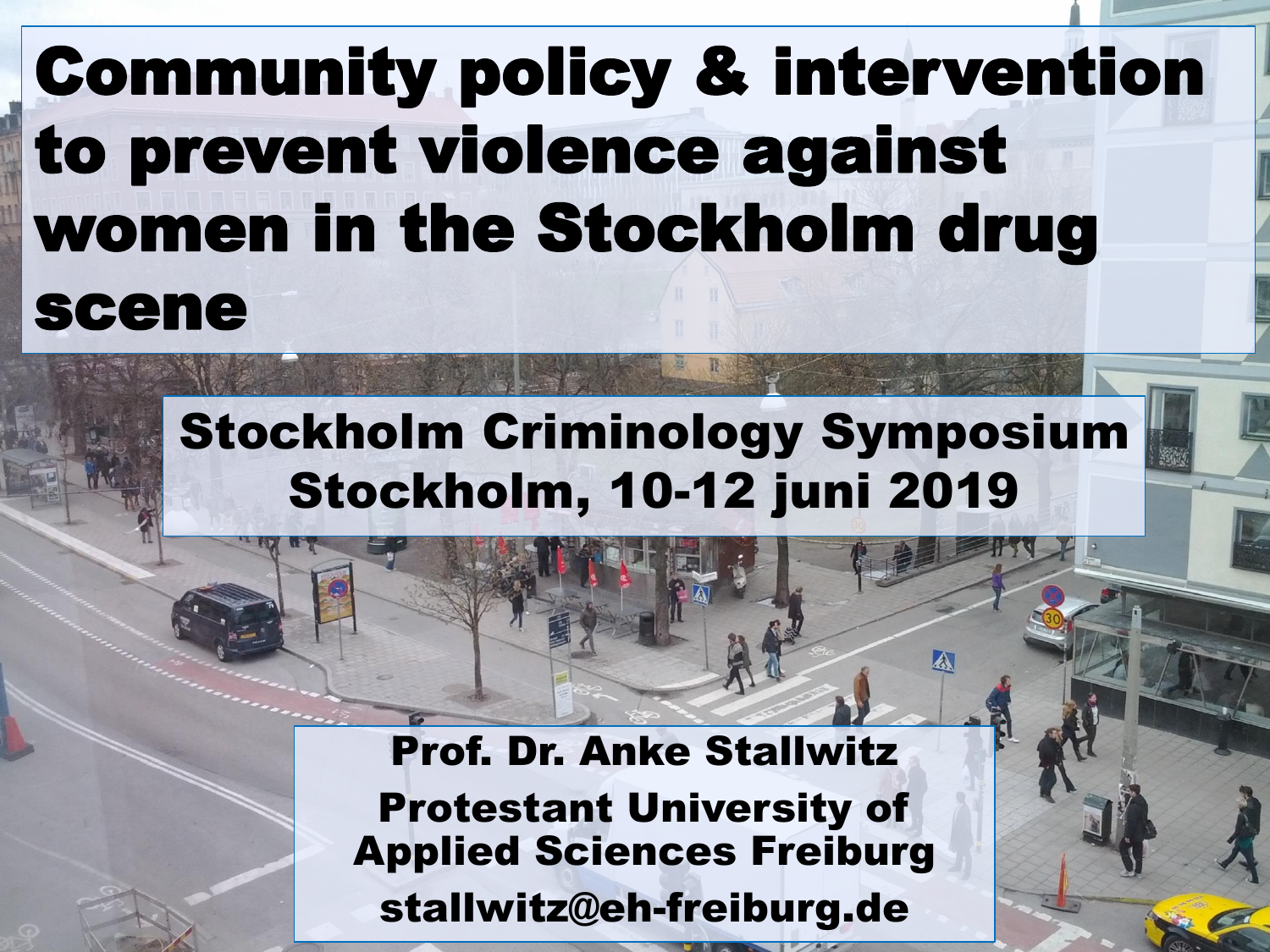# Overview of presentation

- 1. Research on women in drug cultures in Sweden and Stockholm
- 2. Outline of peer-involved study on violence in the main streetbased inner-city drug scene in Stockholm
- 3. Peer research and intervention project *LJUSPUNKTEN (Bright Spot)*
- 4. Types and causes of violence against women in the Stockholm drug scene identified by peer research
- 5. Policy and practical approaches how to protect and strengthen drug using women in Stockholm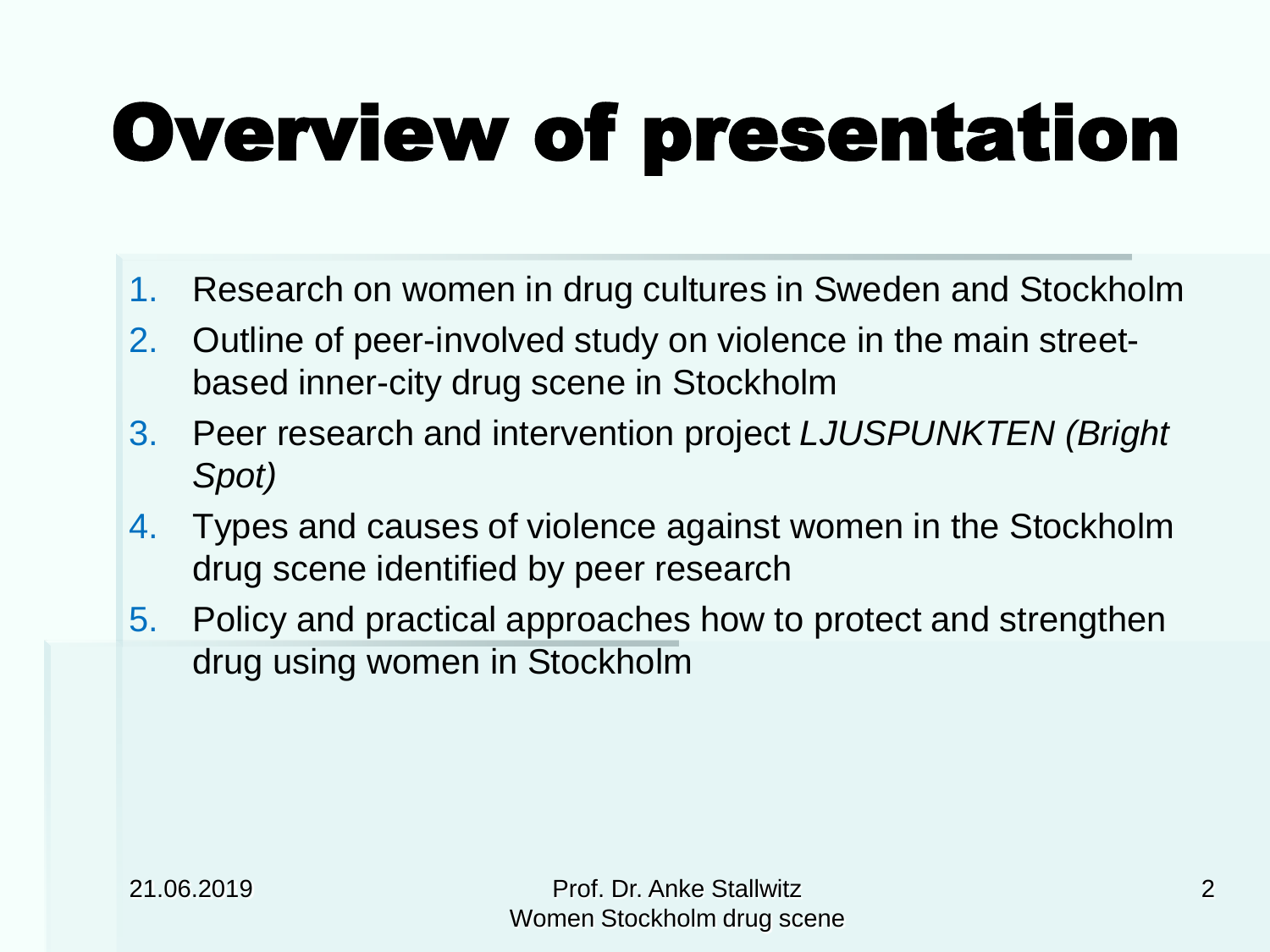### Little scientific knowledge on women in drug scenes in Stockholm/Sweden

- **Official numbers suggest 27% women** of people heavily using drugs (European Monitoring Centre for Drug and Drug Addiction, 2011) => Assumption of significantly higher numbers (e.g. similar death rates (Ledberg, 2017))
- No difference in substance use severity in men/women (Storbjörk, 2011)
- Experience of male violence by 92% of women using illicit substances in Stockholm with majority presenting **PTSD\*** and homeless women being particularly affected (Scheffel Birath, Beijer, DeMarinis & af Klinteberg, 2013; Beijer, Scheffel Birath, DeMartinis, & af Klinteberg, 2015)
- Vicious cycle of violence leading to re-traumatisation with drug use as PTSD self-medication  $\Box$  Demanding abstinence from self-medication incompatible with women's life situations (Holmberg, Smirthwaite & Nilsson, 2005)

**\*Post-traumatric stress disorder**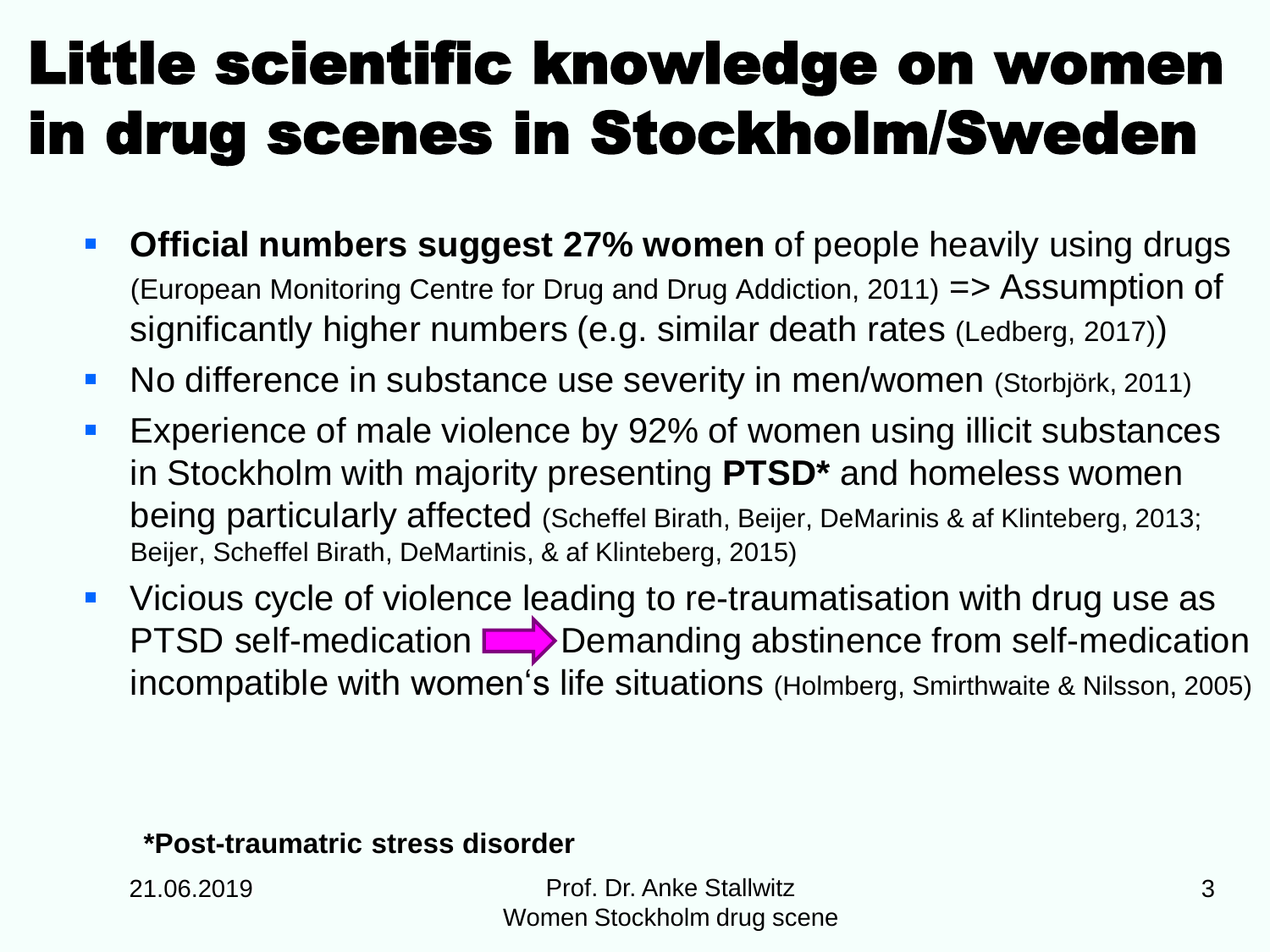# Peer-involved study on violence in main inner-city drug scene in Stockholm

- Guest researcher at Centre for the Social Research on Alcohol and Drugs (SoRAD) 1 - 8/2017 and cooperation with local drug user "Stockholms brukarföreningen" (SBF)
- *Superordinate research question:*  What are nature, conditions, and functions of violence within the main inner-city street-based drug scene in Stockholm?
- **Research aim of partial study:** Identification of common forms, sources, and functions of violence against female drug scene members
- *Data collection:*  Peer-led focus groups and interviews and peer research group meetings in Stockholm
- **In-depth interviews with 18 curently or previously drug selling and/or** using individuals and 9 experts in drugs field in Stockholm

21.06.2019 Prof. Dr. Anke Stallwitz Women Stockholm drug scene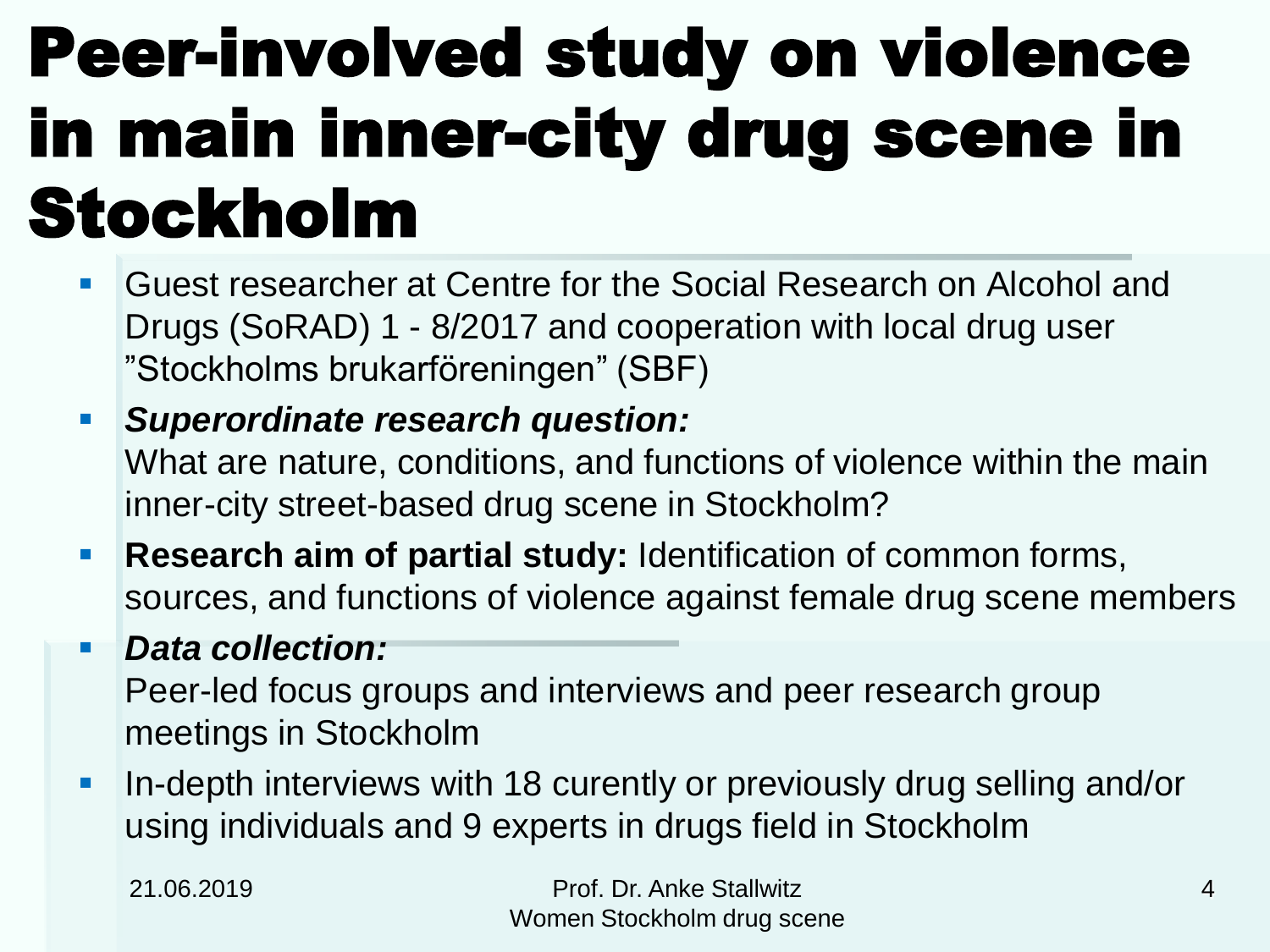# Peer research team LJUSPUNKTEN (Bright Spot)

**LJUSPUNKTEN** Säkerhet för kvinnor som använder narkotika

- **Peer research and intervention group LJUSPUNKTEN** set up by Anke Stallwitz and SBF with weekly meetings 3-8/2017
- **"Peer":** *From* (previously) drug using women *for* drug using women
- **Participatory action research** in which group members provided insider knowledge and assisted in:
	- Development of research design and intervention program
	- Recruitment of interview partners
	- Data collection, e.g. focus group discussions, interviews at methdaone clinics in South Stockholm, and ethnographic observation
	- Data analysis

21.06.2019

Prof. Dr. Anke Stallwitz 5 Women Stockholm drug scene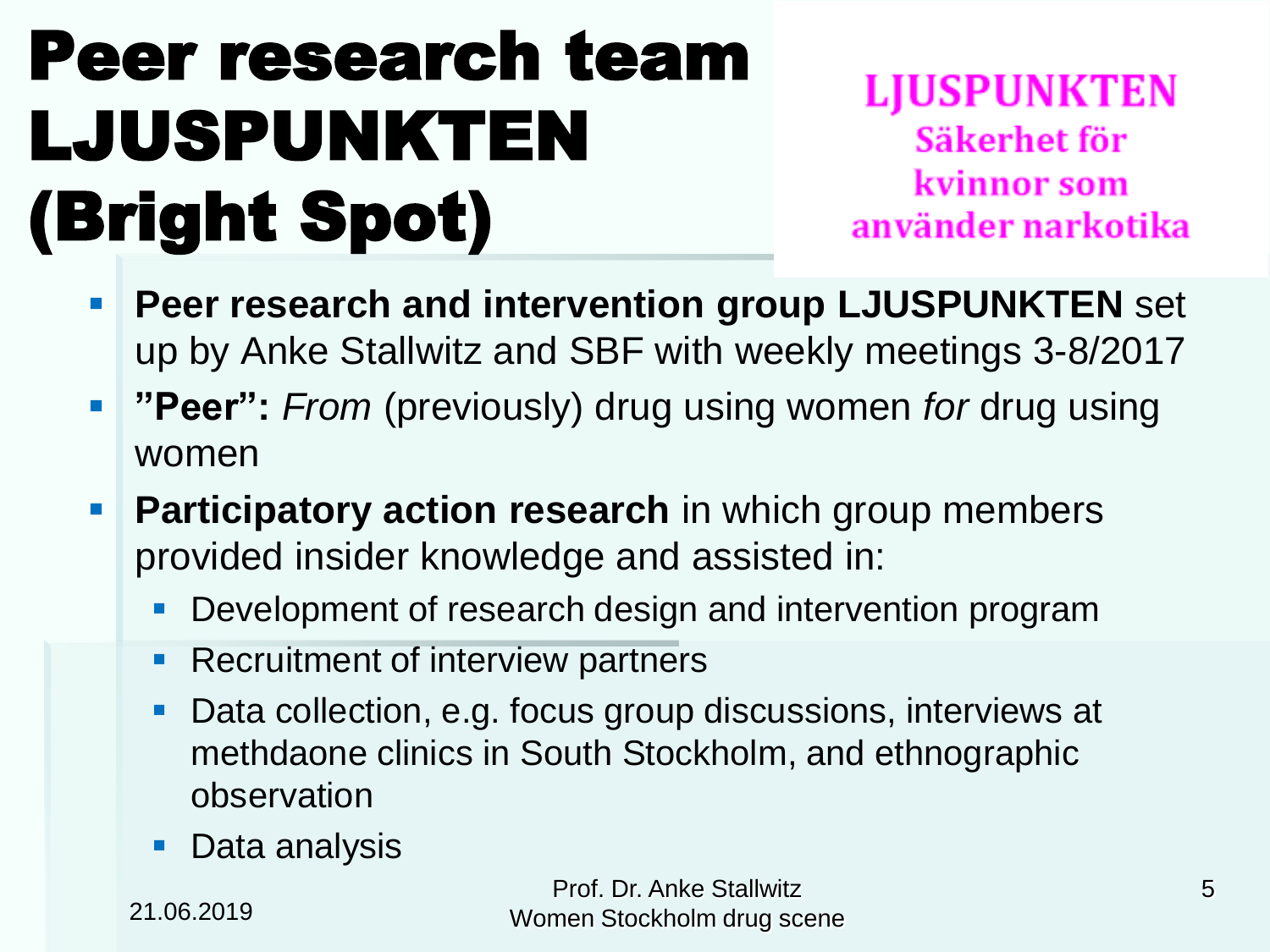#### Common types of drug scene-related violence identified in the peer research (Stallwitz, 2018a)

#### **Scene-internal viol. against drug scene members in general:**

- **Beating, kicking, punching, injury with opportunist weapons,** shooting into or breaking legs, forced dealing
- **Nurders in context of gang fights**

#### **Viol. against women:**

 Sex. assaults (e.g. rape), beatings, sex for drugs; prostitution forced by partner, assaults from clients (sex work), theft (of money or drugs) from male users; viol. most common from male drug scene members and esp. within intimate relationships

#### **Scene-external violence:**

**Beatings and sexual assault (of esp. women) by police & private** security guards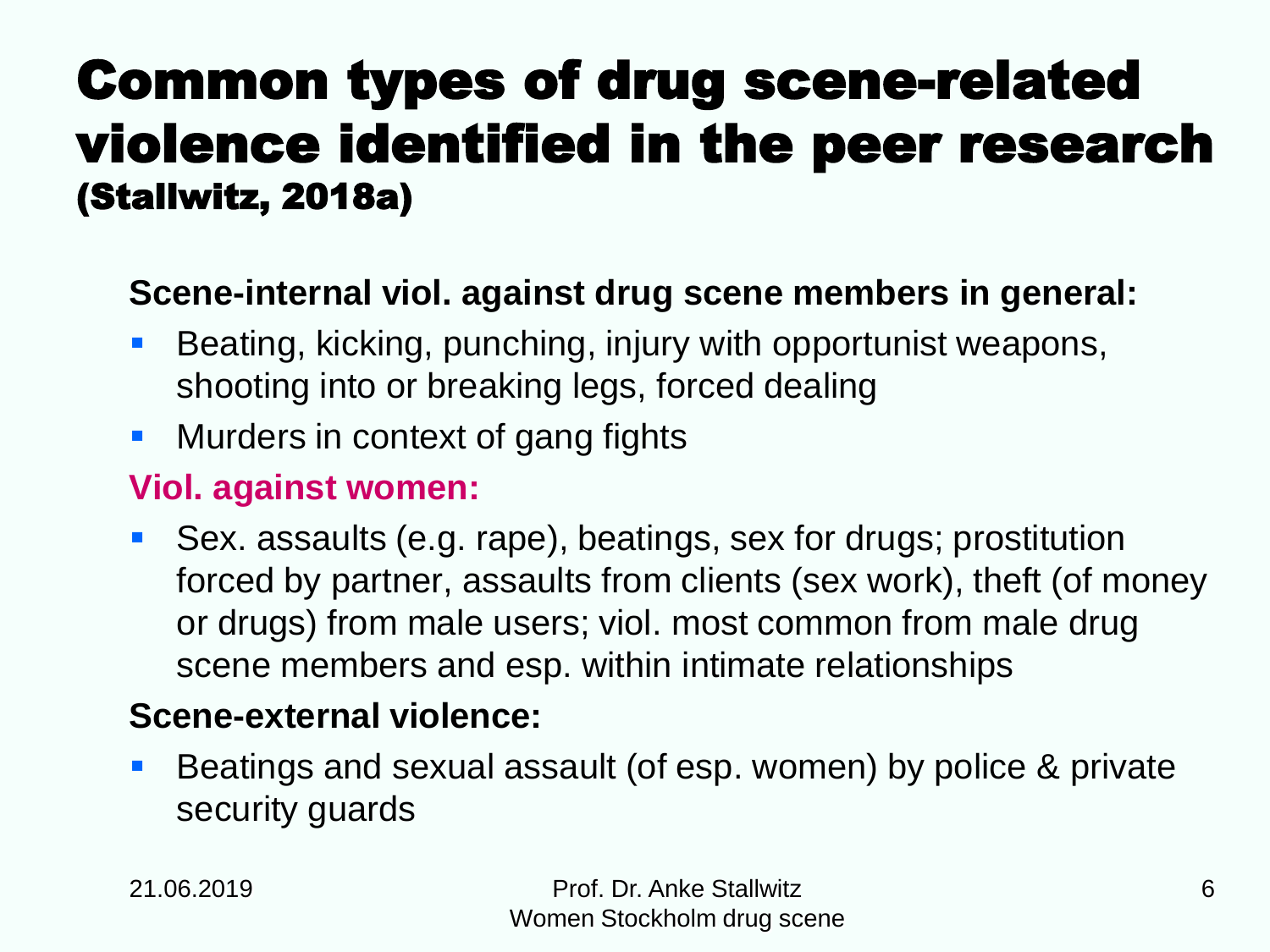# Socio-cultural context and causal conditions of violence against women in the Stockholm drug scene

21.06.2019 Prof. Dr. Anke Stallwitz Women Stockholm drug scene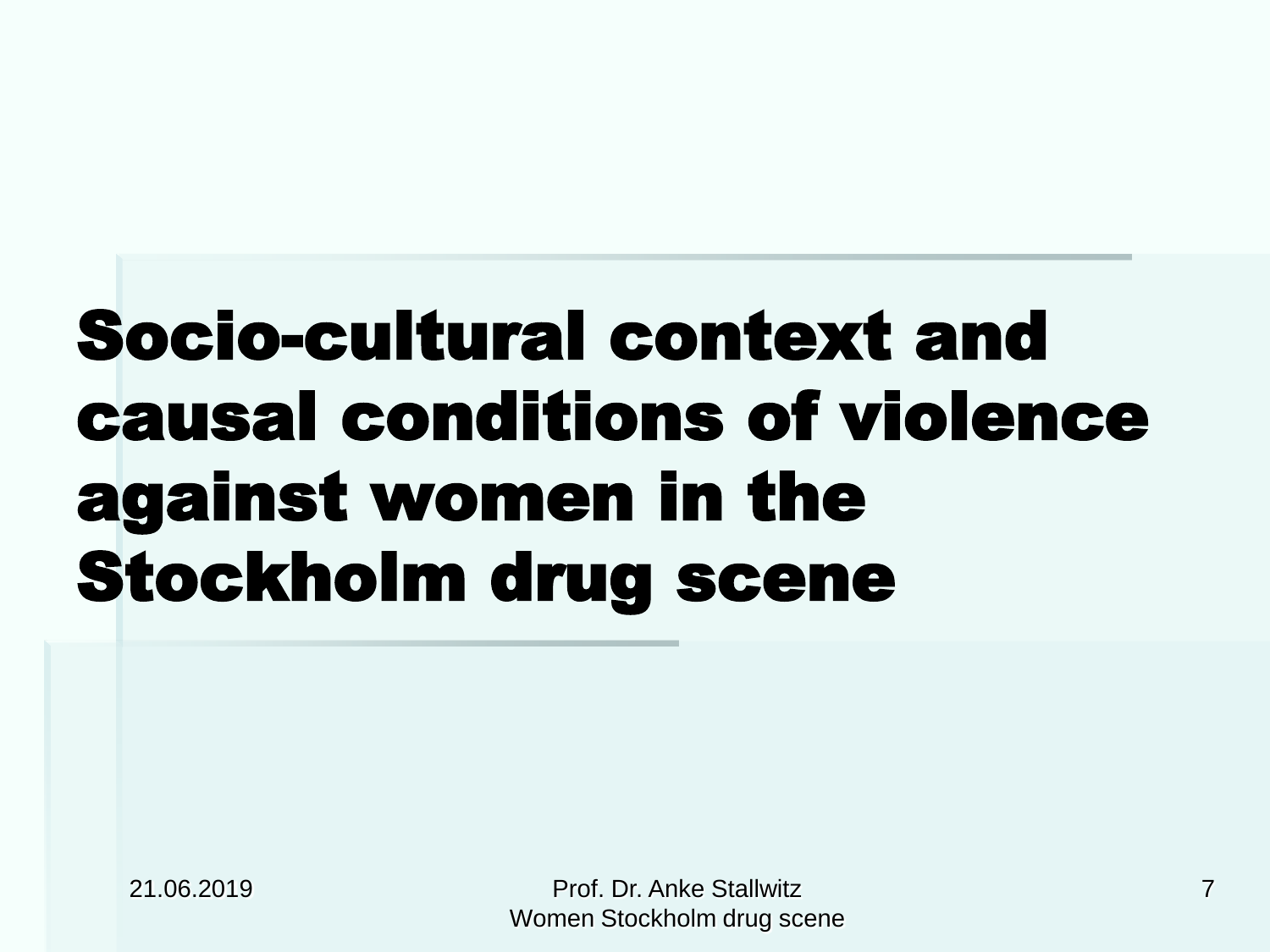### Lack of social relations and community-mindedness in the Stockholm drug scene (Stallwitz, 2018a)

- **As result of severe criminalisation and stigmatisation of drugs atomised,** fragmented drug scene with weak sense of *community-mindedness\**
- "Hard drug" dealers' social interaction with drug scene members often restricted to business without own drug use
- **Lack of social relationships and solidarity between sellers / buyers and** amongst users pushing women as weakest link of scene further down
- **Structures of Stockholm drug scene more patriarchal and gender roles** more traditionalised than elsewhere causing generally very low and passive hierarchical positions of women - *"reversed gender equality"*
- **Strong, self-reliant, and aggressive female users and dealers existent,** however, to lesser extent than elsewhere (e.g. Vancouver or Hamburg)

**\****Community-mindedness* (Stallwitz, 2012, 64): Mutual care, clear rules of acceptable behaviour, and non-violent sanctions of rule transgressions (encouraging *pro-social* norms and behaviour)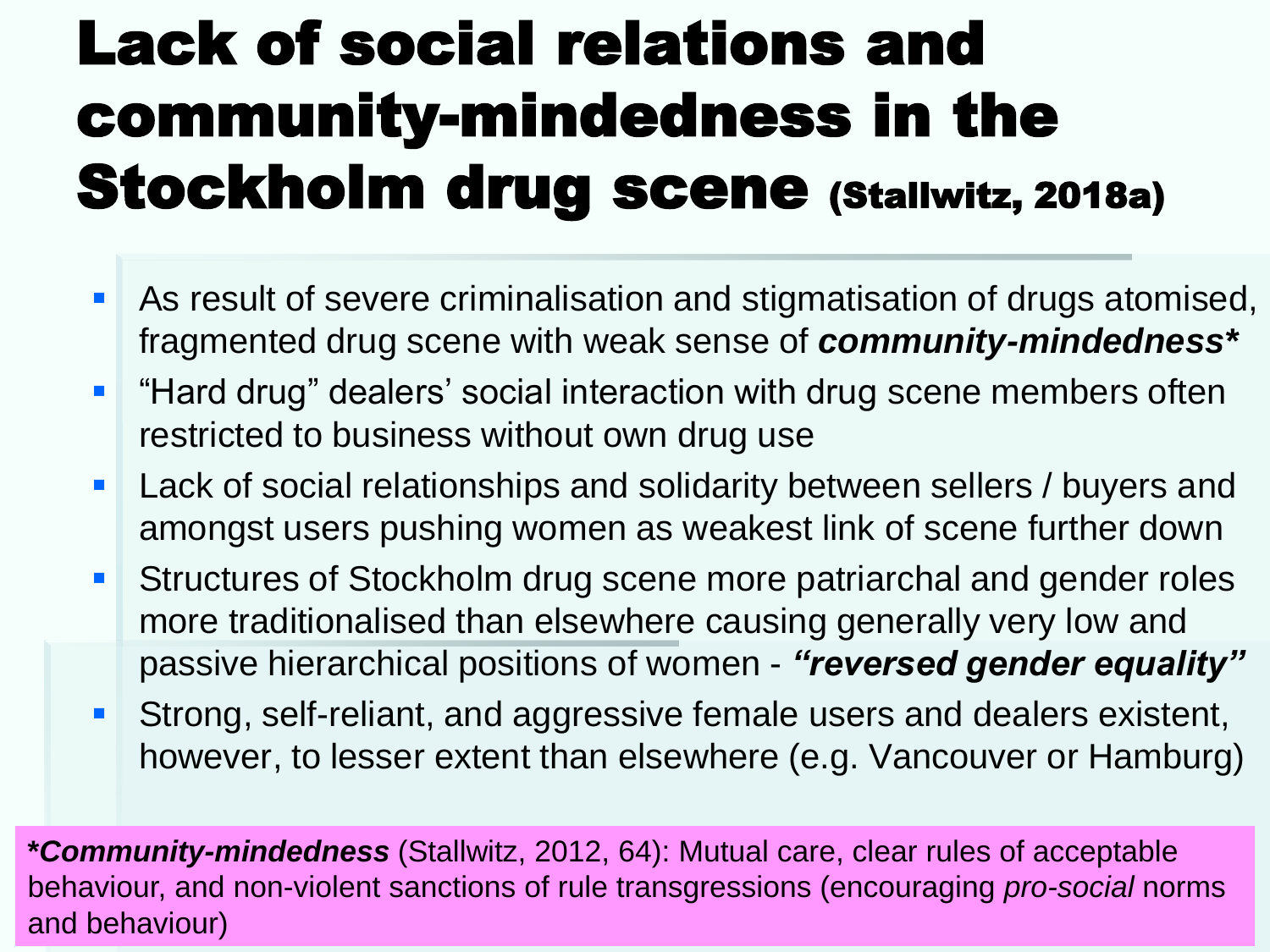### Normalised violence against drug using women in Stockholm (Stallwitz & Nystedt, 2018)

- **UI** Violent treatment of drug using women by men virtually established normality engrained in culture around drugs
- **Low and passive positions within the scene's hierarchy resulting** from and further enhancing women's low self-esteem
- **Majority of women in drug environment traumatised and re**traumatised through rape and other forms of often male violence
- **Women frequently avoiding social support and formal treatment** out of fear of rigorous social sanctions

#### *OR*

**F** "Falling through treatment net": Many drug using (esp. co-morbid) women reporting desperately failing to find support from social institutions or police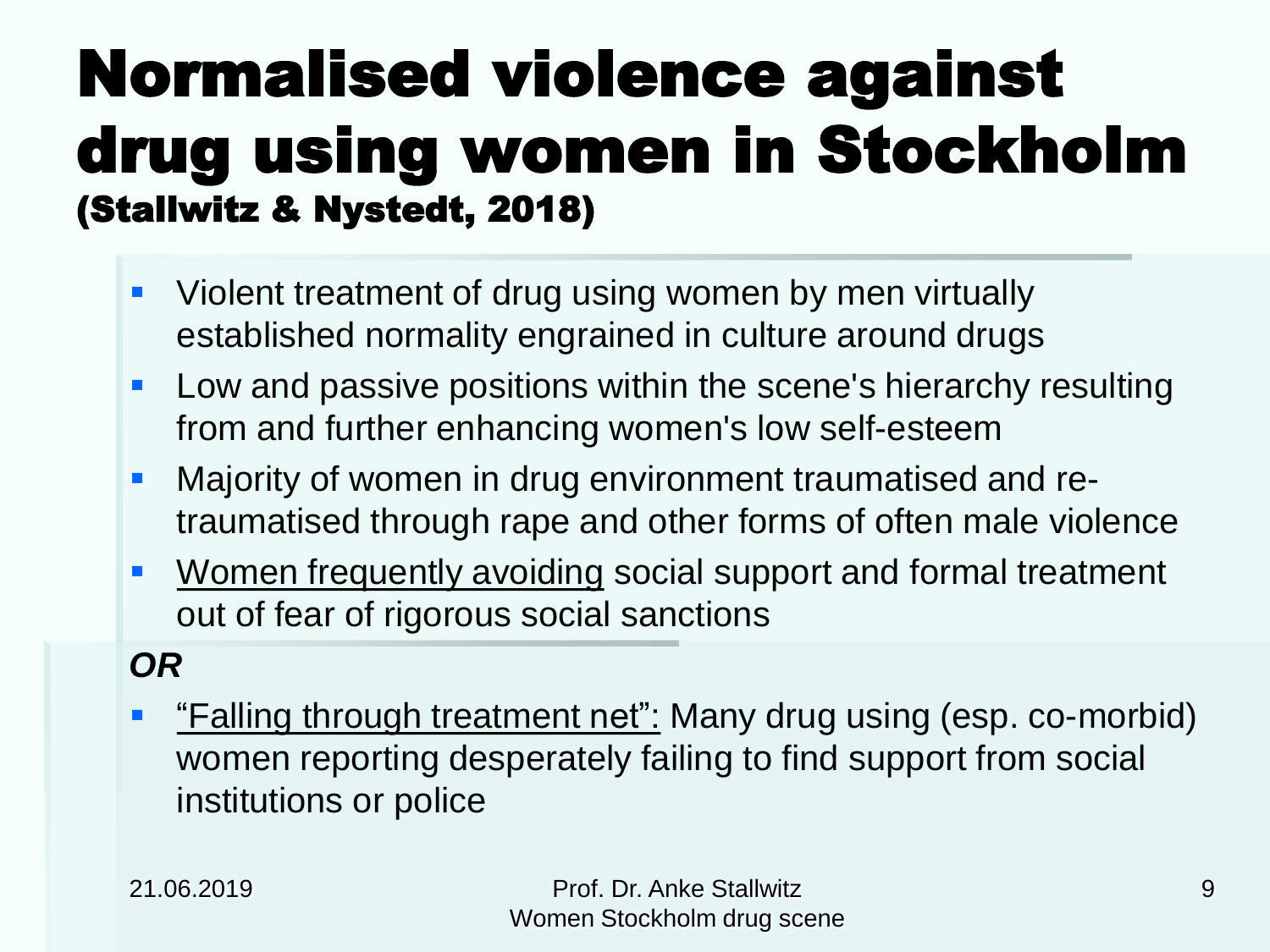### Drug using women's experience of social stigma, criminalisation, shame & guilt (Stallwitz, 2018a)

- I Ideal of being a responsible citizen causing Swedes more guilt and shame after alcohol intake than other Europeans (Moskalewicz, Room & Thom, 2016)
- **Effect increased regarding illicit substance use as indicated by** strongly negative attitudes towards drugs in Sweden (Rodner Sznitman, 2008)
- **Progressive social deviation and self-victimisation through** internalised norms of ideal of "a good woman" (Lander, 2003)
- Strong social stigma of illicit drug use within Swedish culture
	- Shame and guilt of acting against social norm intensified for women who deviate even more than men from socially expected role of responsible, dutiful carers
	- Promoting low self-esteem, learned helplessness, victim role, social isolation, and risk behaviours (e.g. Lander, 2003) 10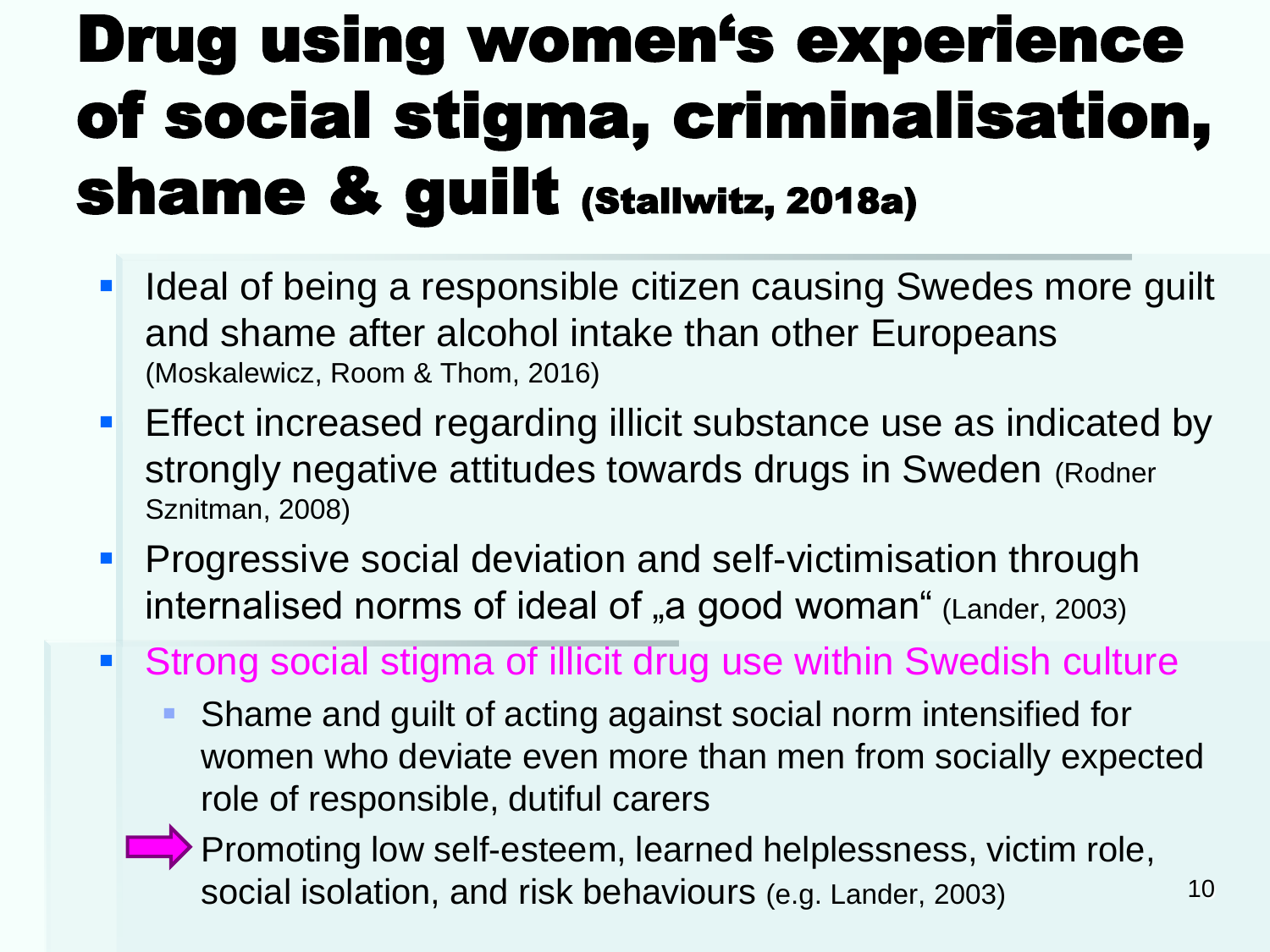## Women at LJUSPUNKTEN pointing out dilemma of:

- *"Dependence beyond drug dependence":* Accepting daily physical, emotional, sexual violence from intimate partners and other men to have place to sleep, have money, keep children
- *"Dubbla skammen" (double shame):* Shame and fear of (immediate) future and blame from society, on the one hand, and family, partner, and self on the other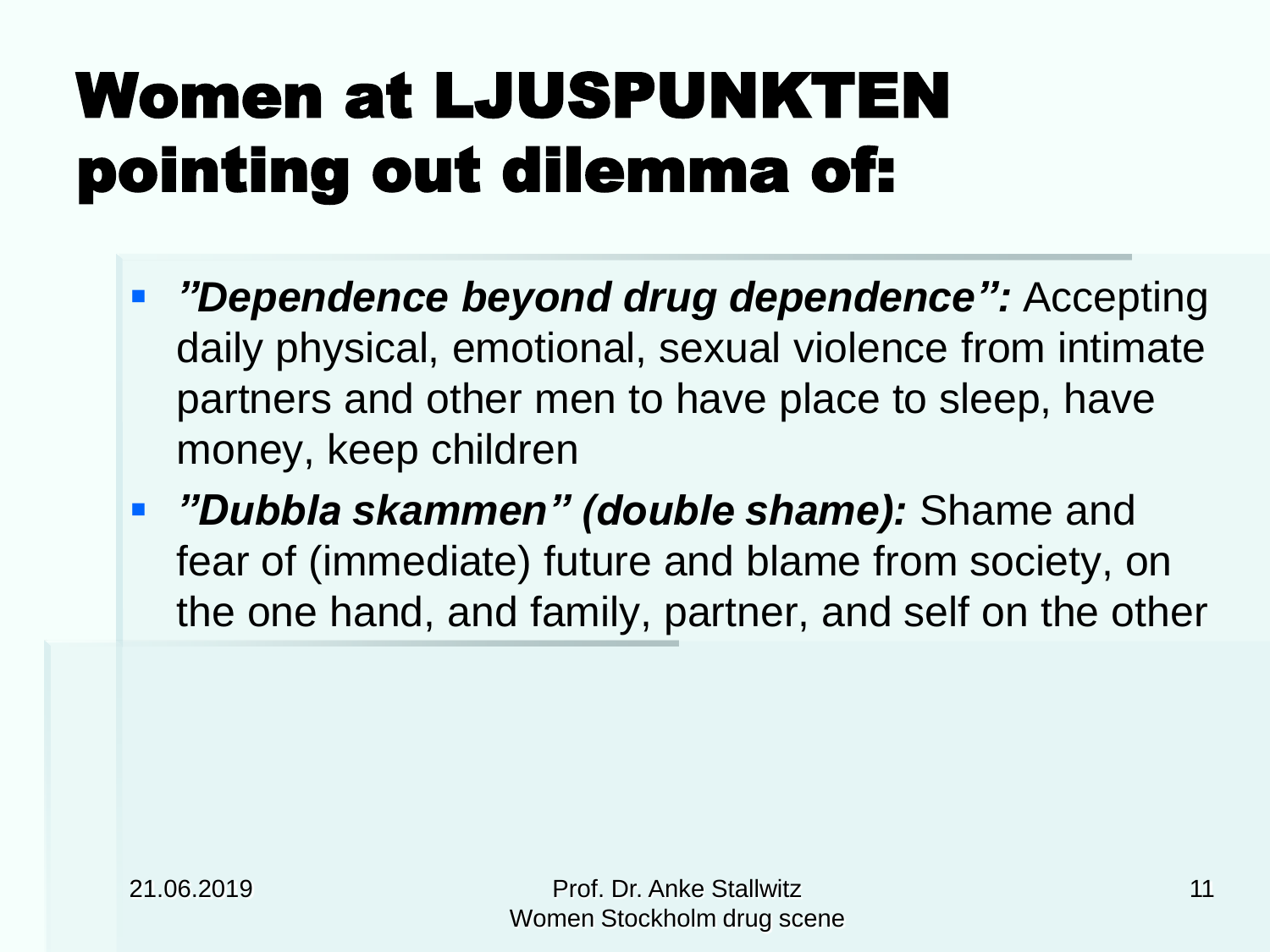### Community Readiness Model: Research & systematic interventions based on local ressources (Reis-Klingspiegl, 2009)

- **Pilot study to understand socio-cultural phenomenon of violence against women in Stockholm drug scene** and community's climate towards it through, e.g., participating or nonparticipating observation and/or interviews concerning:
	- Nature and extension of phenomenon and knowledge and attitudes towards it within community
	- **Types of already existing intervention strategies and knowledge of** these strategies within community
	- **Local knowledge and expertise**
	- Phenomenon-specific community readiness, i.e. preparedness to actively tackle phenomenon
- **On basis of pilot study results design and implementation of systematic intervention plan**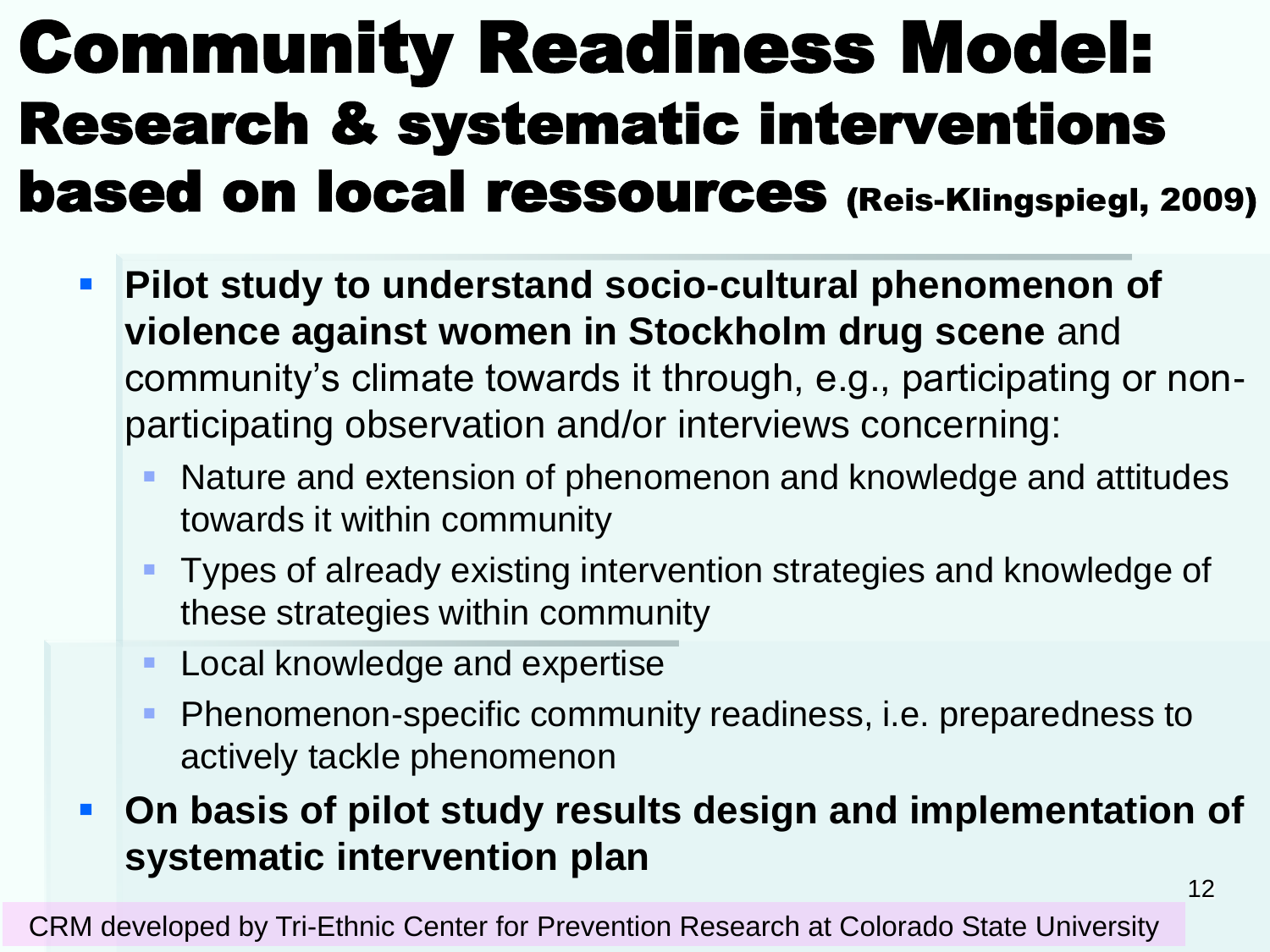### Measures to strengthen drug using

#### WOMEN (see Stallwitz, 2014; Ertürk (UN), 2007)

#### **Treatment institutions**

- *Regular (discreet) outreach work*: Making contact with women; on the spot counselling/medical care & first aid; treatment transferral; crisis intervention; conflict deescalation
- Anonymous and mobile syringe & safer sex supplies

#### **Police & municipalities**

 *Toleration model* - (public) spaces where female drug users are tolerated and can protect each other from assault etc.

#### **Municipalities, treatment institutions & media**



- **Public debate** on situation of drug using women in Sweden focussing on, e.g., *"shame and guilt"*; risk of strong public discourse on gender equality concealing "reversed gender *equality"* in drug environment
- **Trainings & education** to understand drug using women's life worlds of frequent traumatisation and re-traumatisation & every day violence and self-medication through drugs 13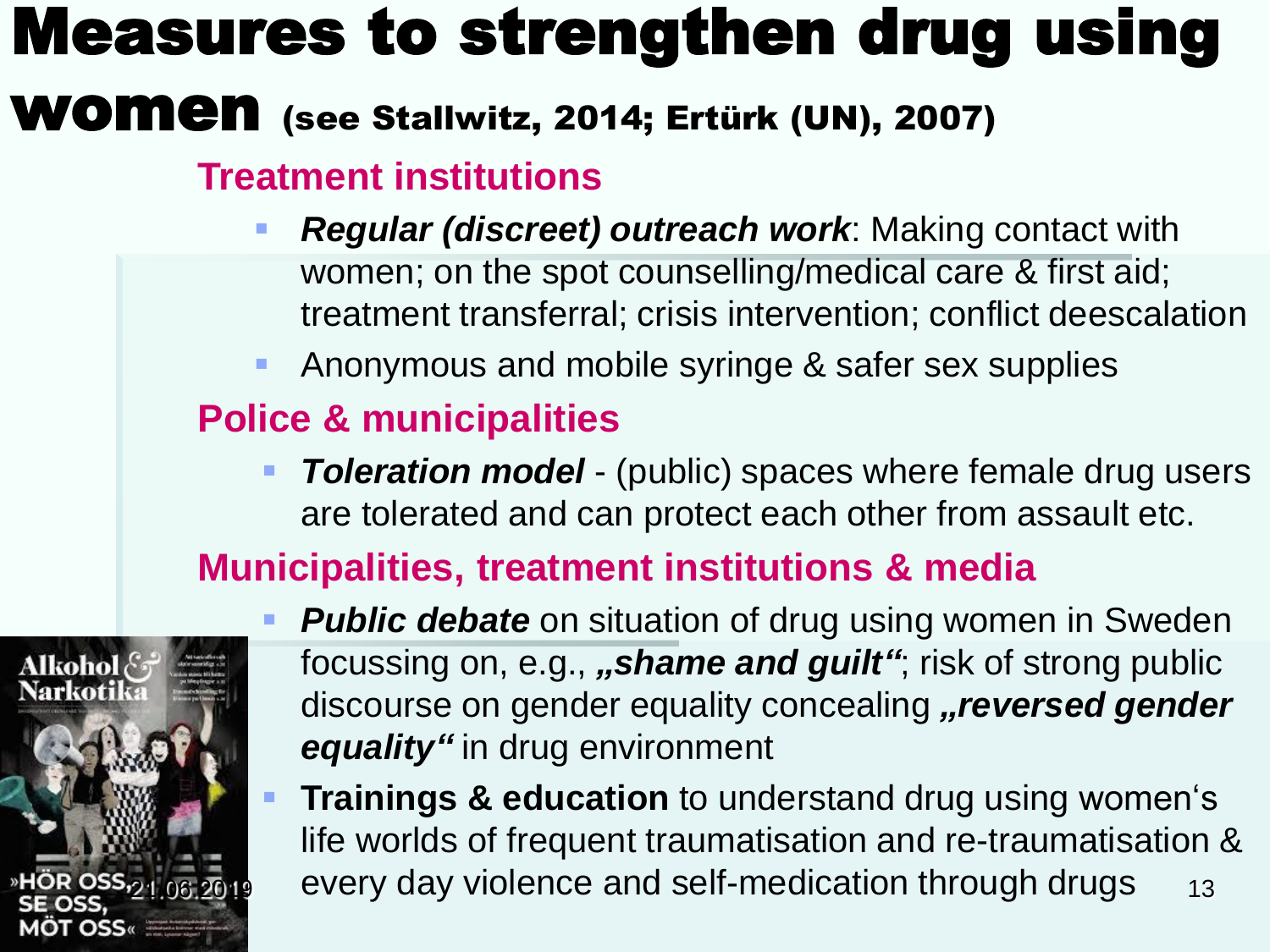### Treatment institutions supporting drug using women's resilience and empowerment (see Dahm & Wagner, 2015; see Peine, 2015)

- **Treatment institutions (e.g. Ragazza Hamburg) offering trainings and courses** to strengthen women's:
	- Sense of self-worth
	- **Self-defence**
	- **Social and negotiating skills**
	- Solidarity & community-mindedness amongst each other
	- Understanding of her own traumatisation and/or dissociative personality and accompany women to help themselves
- Treatment offers involving **peers** with own experience of drug use & violence (see Stallwitz, 2018b)

 **Overall aim to support women to emancipate from victim to agent role and out of socio-economic marginalisation**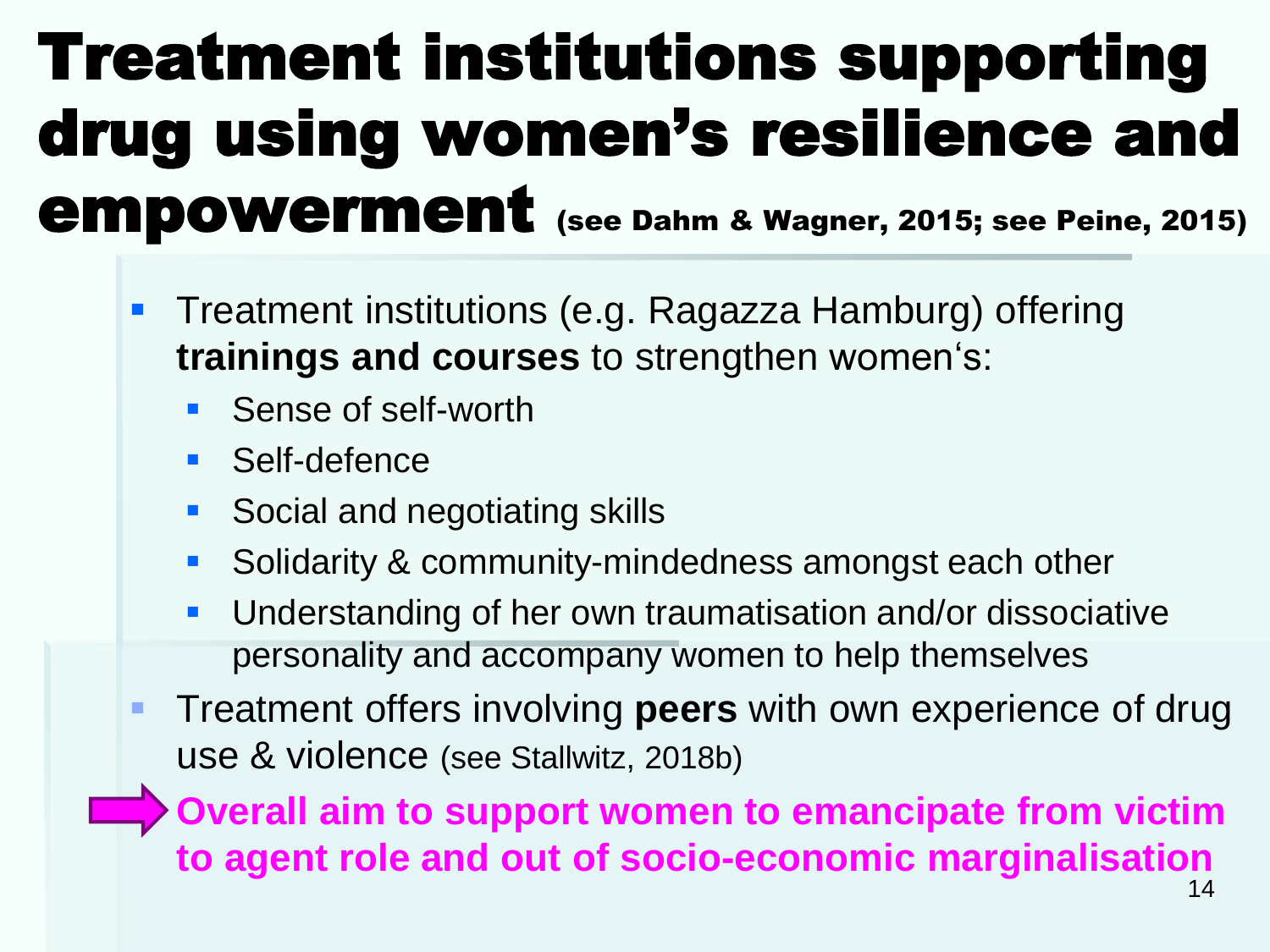#### References I

Beijer, U., Scheffel Birath, C., DeMarinis, V. & av Klinteberg, B. (2015). Facets of Male Violence Against Women With Substance Abuse Problems - Women With Residence and Homeless Women. *Journal of Interpersonal Violence*, 1-21.

Bernard, C. (2013). *Frauen in Drogenszenen. Drogenkonsum, Alltagswelt und Kontrollpolitik in Deutschland und den USA am Beispiel Frankfurt am Main und New York City.* Wiesbaden: Springer VS.

Dahm, D. & Wagner, C. (2015). *20 Jahre Feministische Drogenhilfe Nürnberg. 1995 bis 2015.* Nürnberg: Feministische Drogenhilfe Nürnberg.

Ertürk, Y. (2007). Implementation of general assembly resolution 60/215 of 15 March 2006 Entitled "Human Rights Council". Report of th Speical Rapporteur on violence against women, its causes and consequences. Mission to Sweden. New York: United Nations.

Fairbairn, N., Small, W., Shannon, K., Wood, E. & Kerr, T. (2008). Seeking refuge from violence in street-based drug scenes: women's experiences in North America's first supervised injection facility. *Soc Sci Med, 67*(5), 817-823.

Schäffer, D., Stöver, H. & Weichert, L. (2014). Drug consumption rooms in Europe: Models, best practice and challenges. Amsterdam: European Harm Reduction Network.

Grundetjern, H. & Sandberg, S. (2012). Dealing with a gendered economy: Female drug dealers and street capital. European Journal of Criminology, 9(6) 621-635.

Holmberg, C., Smirthwaite, G. & Nilsson, A. (2005) *Mäns våld mot missbrukande*  kvinnor: ett kyinnofridsbrott bland andra. Stockholm: Mobilisering mot narkotika. 215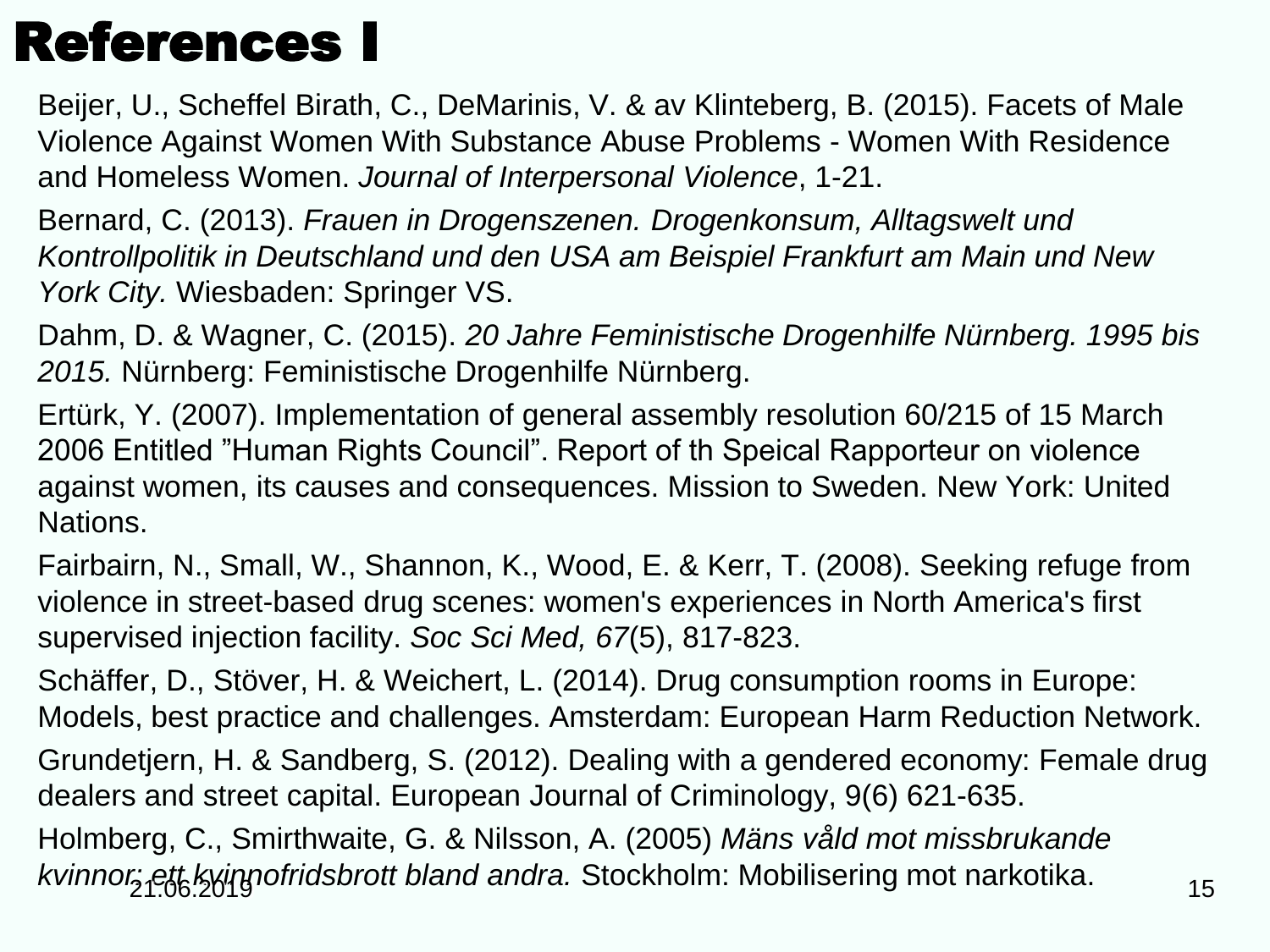# References II

Lander, I. (2003). *Den flygande maran: En studie om åtta narkotikabrukande kvinnor i Stockholm.[The flying nightmare. A study on eight drug using women in Stockholm.]* Stockholm: Stockholm University, Faculty of Social Sciences, Department of Criminology.

McNeil, R., Shannon, K., Shaver, L., Kerr, T. & Small, W. (2014). Negotiating place and gendered violence in Canada's largest open drug scene. *International Journal of Drug Policy 25*(3), 608-15.

Peine, E. (2015). *Zeitreise: Von der Suchtarbeit mit sexualisierten Gewalterfahrungen zur Traumaspezifischen Suchtbehandlung – 25 Jahre Frauenperspektiven. Fachtag Gender – Trauma – Sucht.* 20.04.2015, Hamburg: Handwerkskammer Hamburg.

Scheffel Birath, C., Beijer, U., DeMarinis, V. & af Klinteberg, B. (2013). Women with Subtance abuse Problems Exposed to Men's Violence – A Public Mental Health Challenge. *Addiction Research & Theory, 4*(2), 1-7.

Storbjörk, J. (2011). Gender differences in substance use, problems, social situation and treatment experiences among clients entering addiction treatment in Stockholm. *Nordic Studies on Alcohol and Drugs, 28*(3), 185-209.